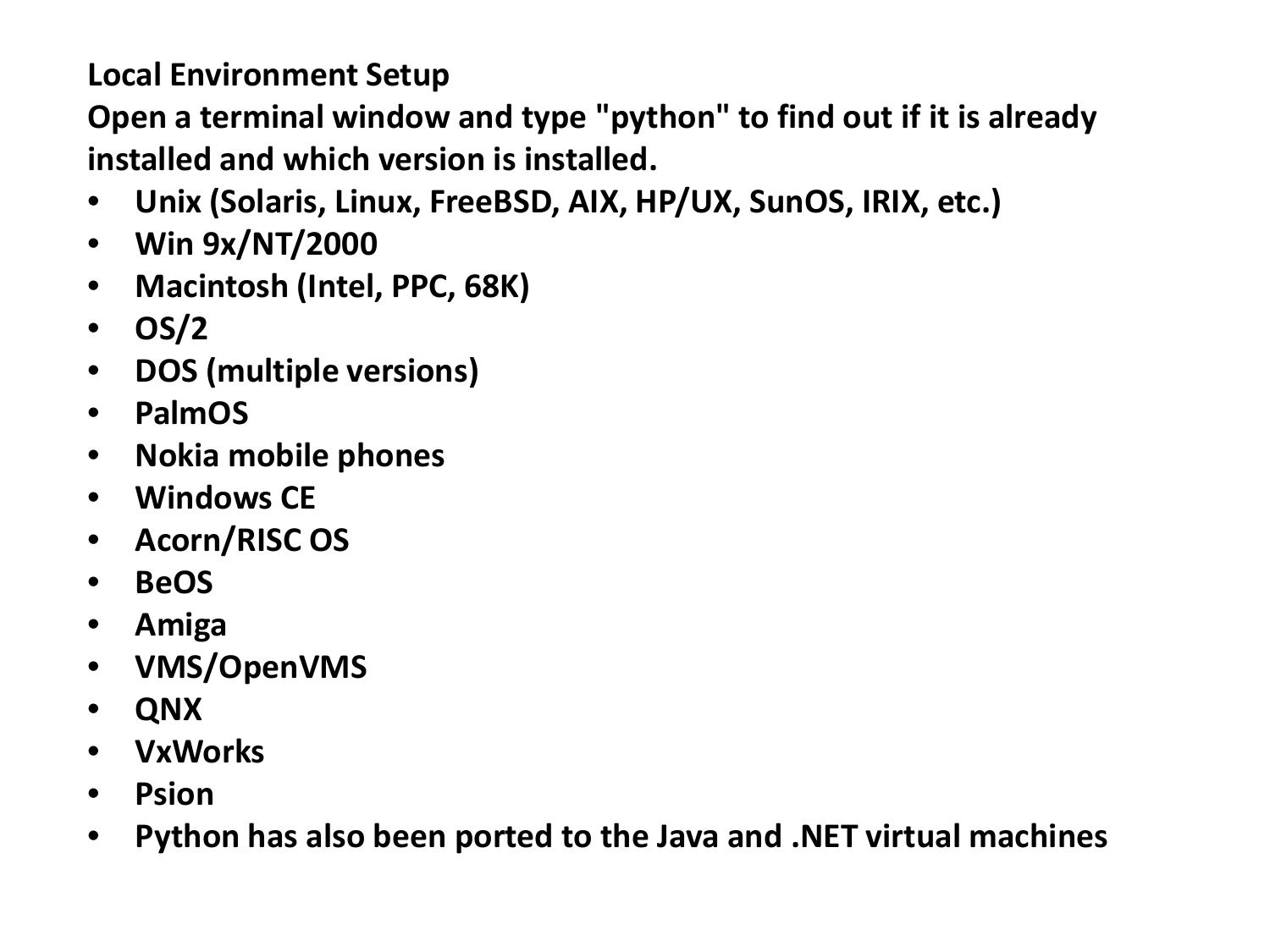**Getting Python**

- **The most up-to-date and current source code, binaries, documentation, news, etc., is available on the official website of**
- **Python <https://www.python.org/>**
- **You can download Python documentation**
- **from [https://www.python.org/doc/.](https://www.python.org/doc/) The**
- **documentation is available in HTML, PDF, and PostScript formats.**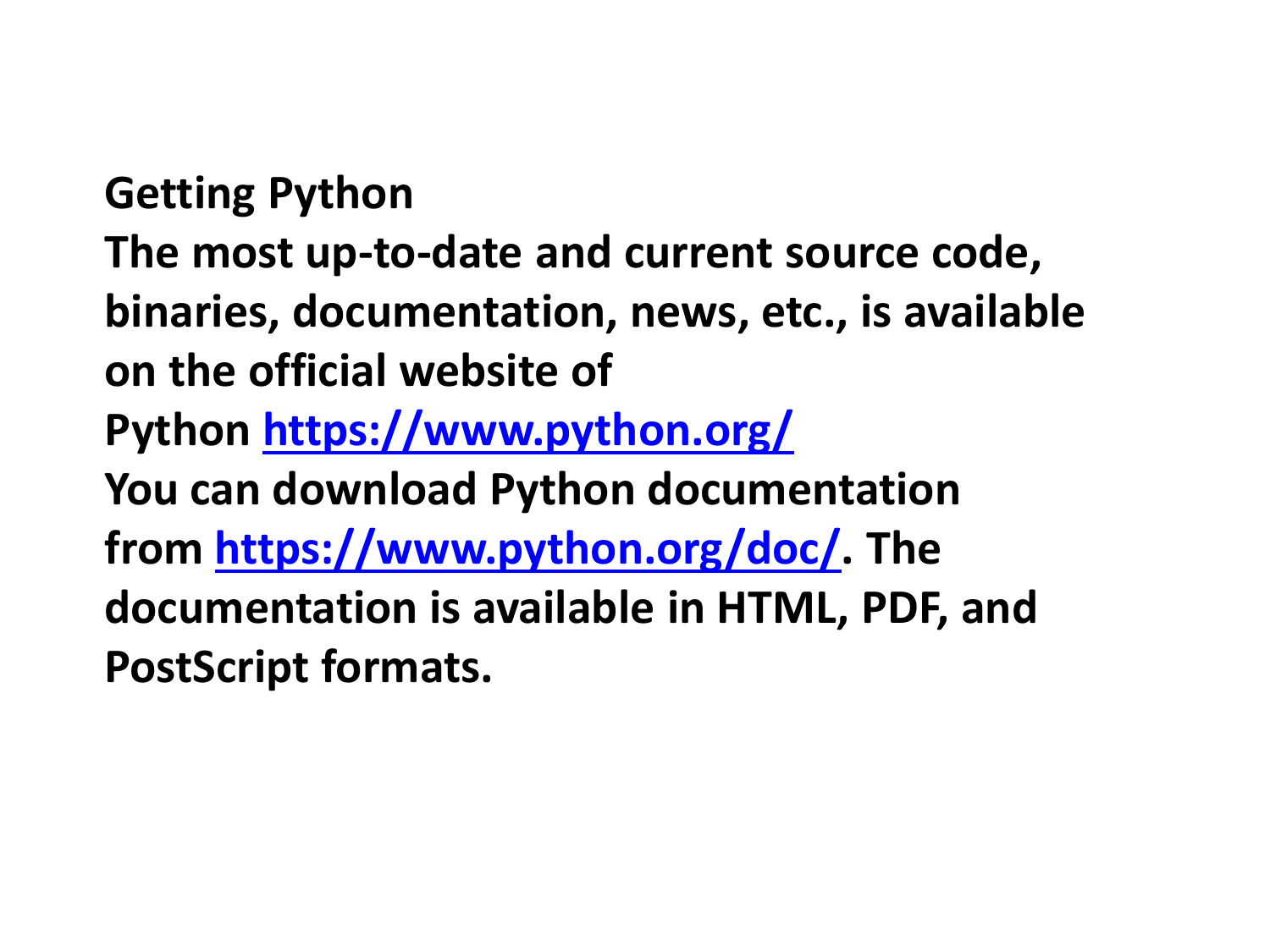**Installing Python**

**Python distribution is available for a wide variety of platforms. You need to download only the binary code applicable for your platform and install Python.**

**Here is a quick overview of installing Python on various platforms − Unix and Linux Installation Here are the simple steps to install Python on Unix/Linux machine. Open a Web browser and go to [https://www.python.org/downloads/.](https://www.python.org/downloads/) Follow the link to download zipped source code available for Unix/Linux. Download and extract files. Editing the** *Modules/Setup* **file if you want to customize some options.**

**run ./configure script**

**make**

**make install**

**This installs Python at standard location** */usr/local/bin* **and its libraries at** */usr/local/lib/pythonXX* **where XX is the version of Python.**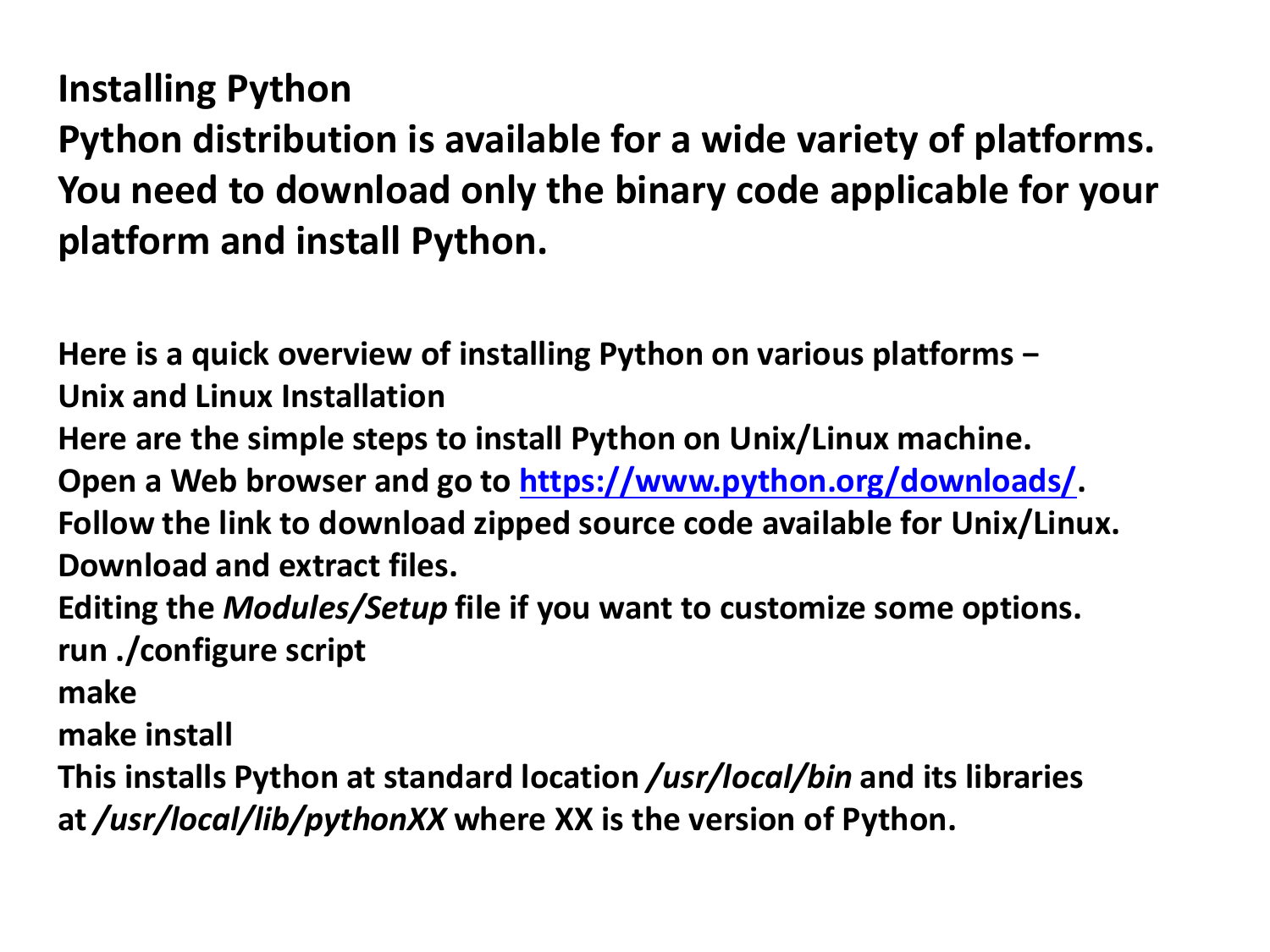**Windows Installation**

**Here are the steps to install Python on Windows machine. Open a Web browser and go** 

**to <https://www.python.org/downloads/>.**

**Follow the link for the Windows installer** *python-*

*XYZ.msi* **file where XYZ is the version you need to install. To use this installer** *python-XYZ.msi***, the Windows system must support Microsoft Installer 2.0. Save the installer file to your local machine and then run it to find out if your machine supports MSI.**

**Run the downloaded file. This brings up the Python install wizard, which is really easy to use. Just accept the default settings, wait until the install is finished, and you are done.**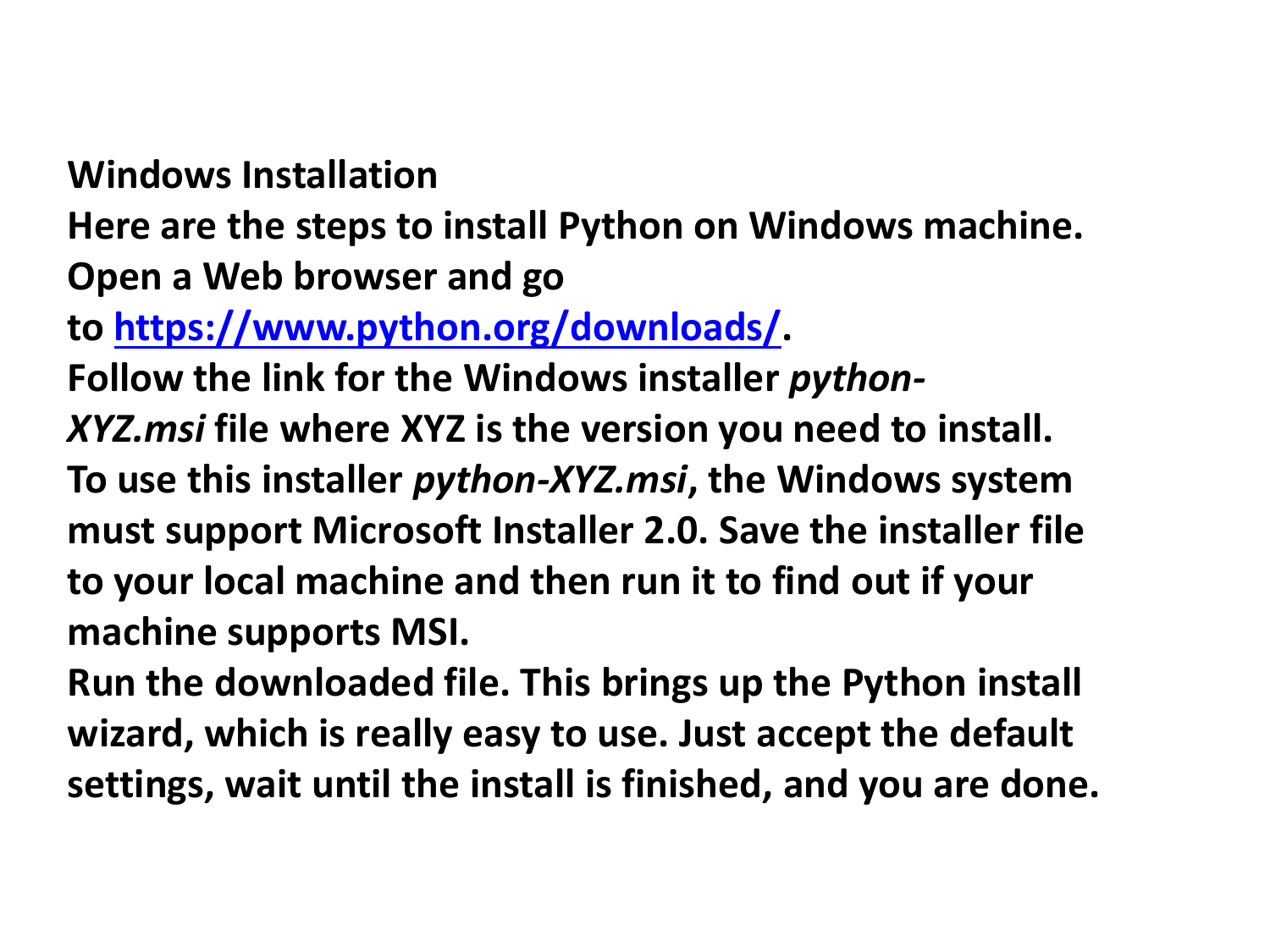## **Setting up PATH**

**Programs and other executable files can be in many directories, so operating systems provide a search path that lists the directories that the OS searches for executables. The path is stored in an environment variable, which is a named string maintained by the operating system. This variable contains information available to the command shell and other programs.**

**The path variable is named as PATH in Unix or Path in Windows (Unix is case sensitive; Windows is not).**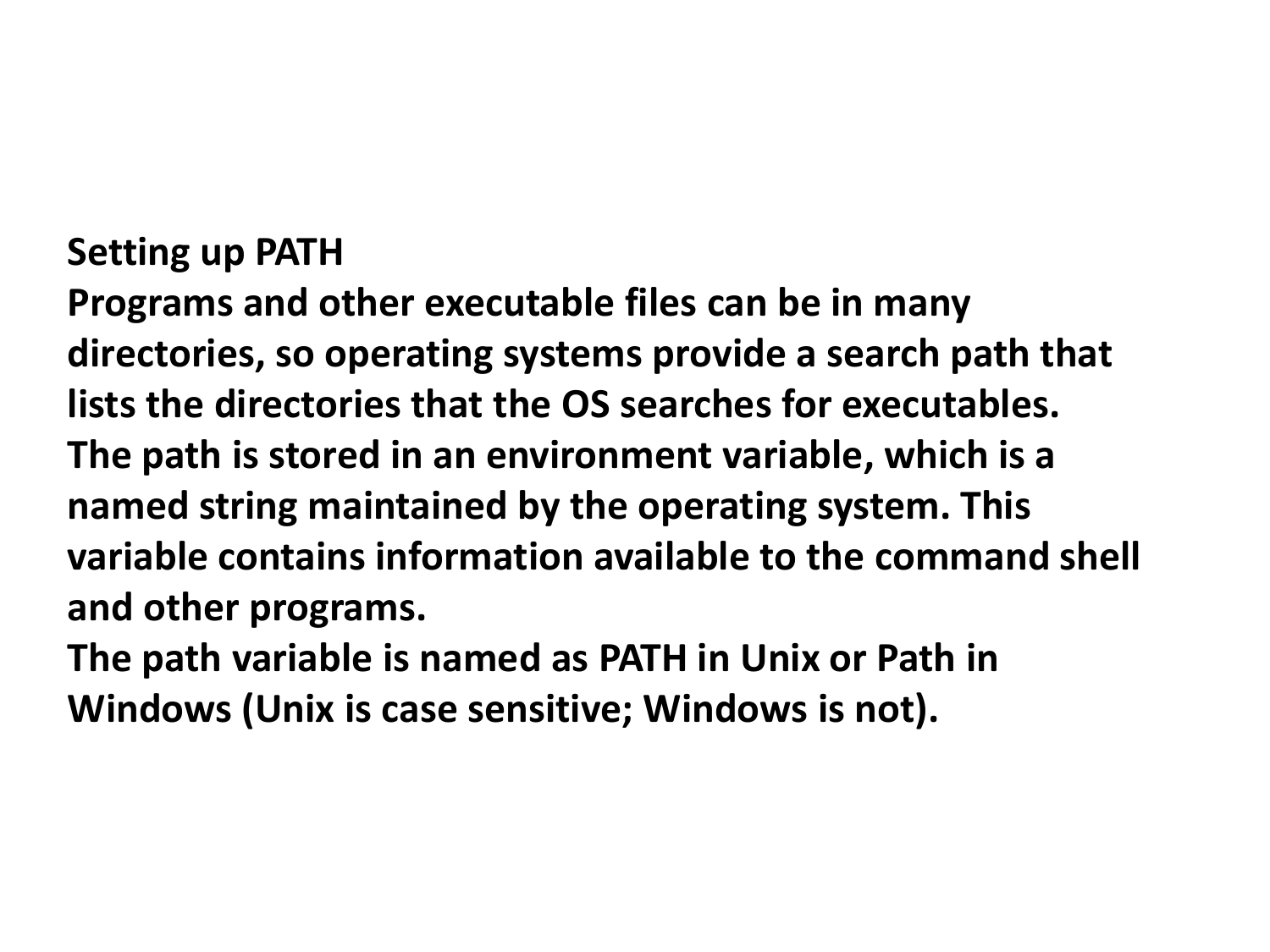**Setting path at Unix/Linux To add the Python directory to the path for a particular session in Unix −**

- **In the csh shell − type setenv PATH**
- **"\$PATH:/usr/local/bin/python" and press Enter.**
- **In the bash shell (Linux) − type export**
- **PATH="\$PATH:/usr/local/bin/python" and press Enter.**

**In the sh or ksh shell − type** 

**PATH="\$PATH:/usr/local/bin/python" and press Enter.**

**Note − /usr/local/bin/python is the path of the Python directory**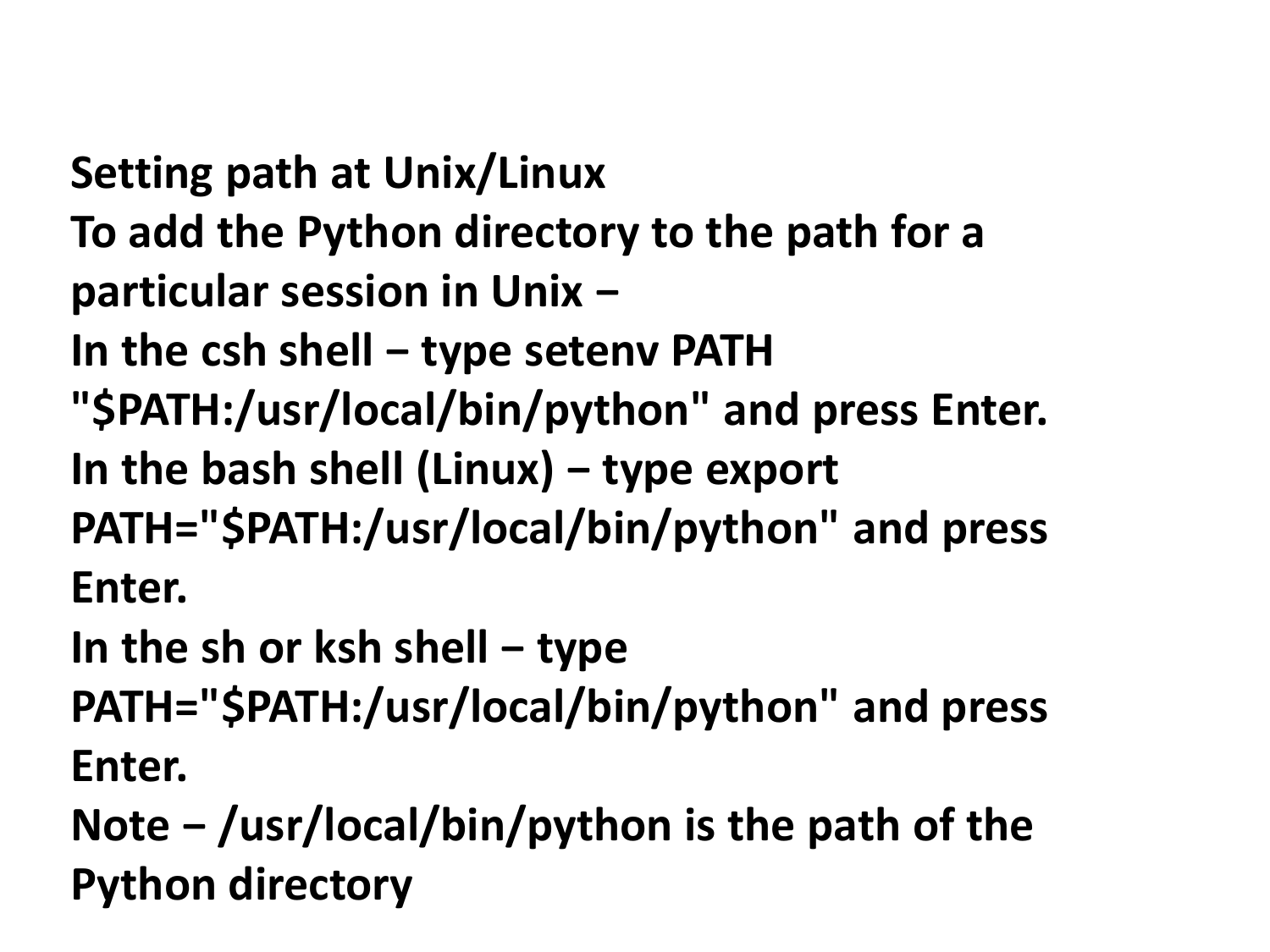**Setting path at Windows To add the Python directory to the path for a particular session in Windows − At the command prompt − type path %path%;C:\Python and press Enter. Note − C:\Python is the path of the Python directory**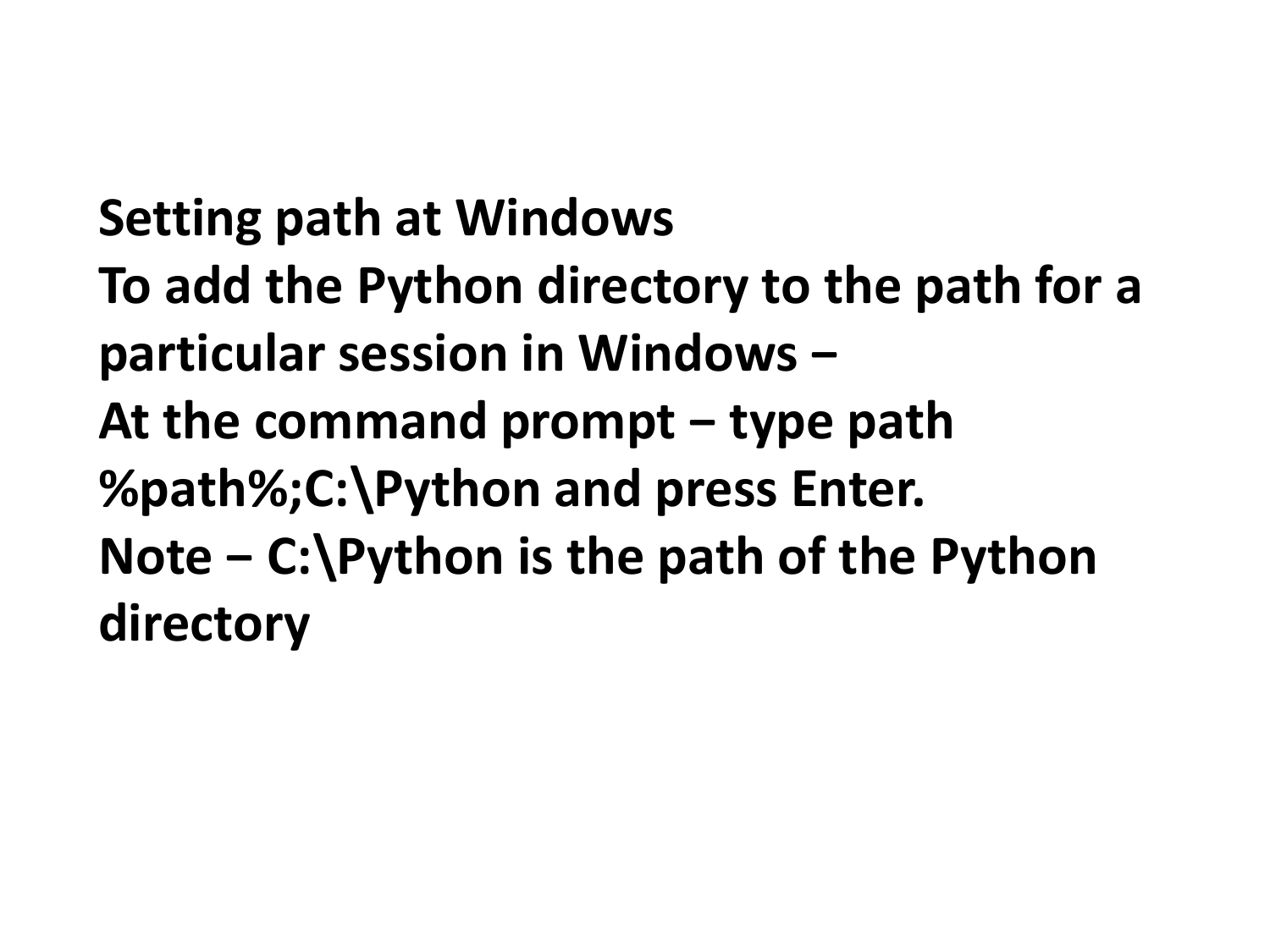## Installation on Windows

Visit the link*<https://www.python.org/downloads/>* to download the latest release of Python. In this process, we will install Python 3.6.7 on our Windows operating system.

| C<br><b>A</b> Secure   https://www.python.org/downloads/              | <b>WE Apps B</b> JavaFX Tutorial - C Hindi News   San   Flowchart Maker |                                              |                      | ☆         |
|-----------------------------------------------------------------------|-------------------------------------------------------------------------|----------------------------------------------|----------------------|-----------|
|                                                                       | Help the PSF raise \$30,000 USD by November 21st!                       | Participate in our Recurring Giving Campaign |                      |           |
| Looking for a specific release?<br>Python releases by version number: |                                                                         |                                              |                      |           |
| <b>Release version</b>                                                | <b>Release date</b>                                                     |                                              | Click for more       |           |
| Python 3.6.7                                                          | 2018-10-20                                                              | Download                                     | <b>Release Notes</b> | $\hat{ }$ |
| <b>Python 3.5.6</b>                                                   | 2018-08-02                                                              | Download                                     | <b>Release Notes</b> |           |
| Python 3.4.9                                                          | 2018-08-02                                                              | Download                                     | <b>Release Notes</b> |           |
| Python 3.7.0                                                          | 2018-06-27                                                              | Download                                     | Release Notes        |           |
| <b>Python 3.6.6</b>                                                   | 2018-06-27                                                              | Download                                     | <b>Release Notes</b> |           |
| <b>Python 2.7.15</b>                                                  | 2018-05-01                                                              | <b>B</b> Download                            | Release Notes        |           |
| <b>Python 3.6.5</b>                                                   | 2018-03-28                                                              | Download                                     | <b>Release Notes</b> |           |
| <b>Python 3.4.8</b>                                                   | 2018-02-05                                                              | Download                                     | Release Notes        | ۳         |

View older releases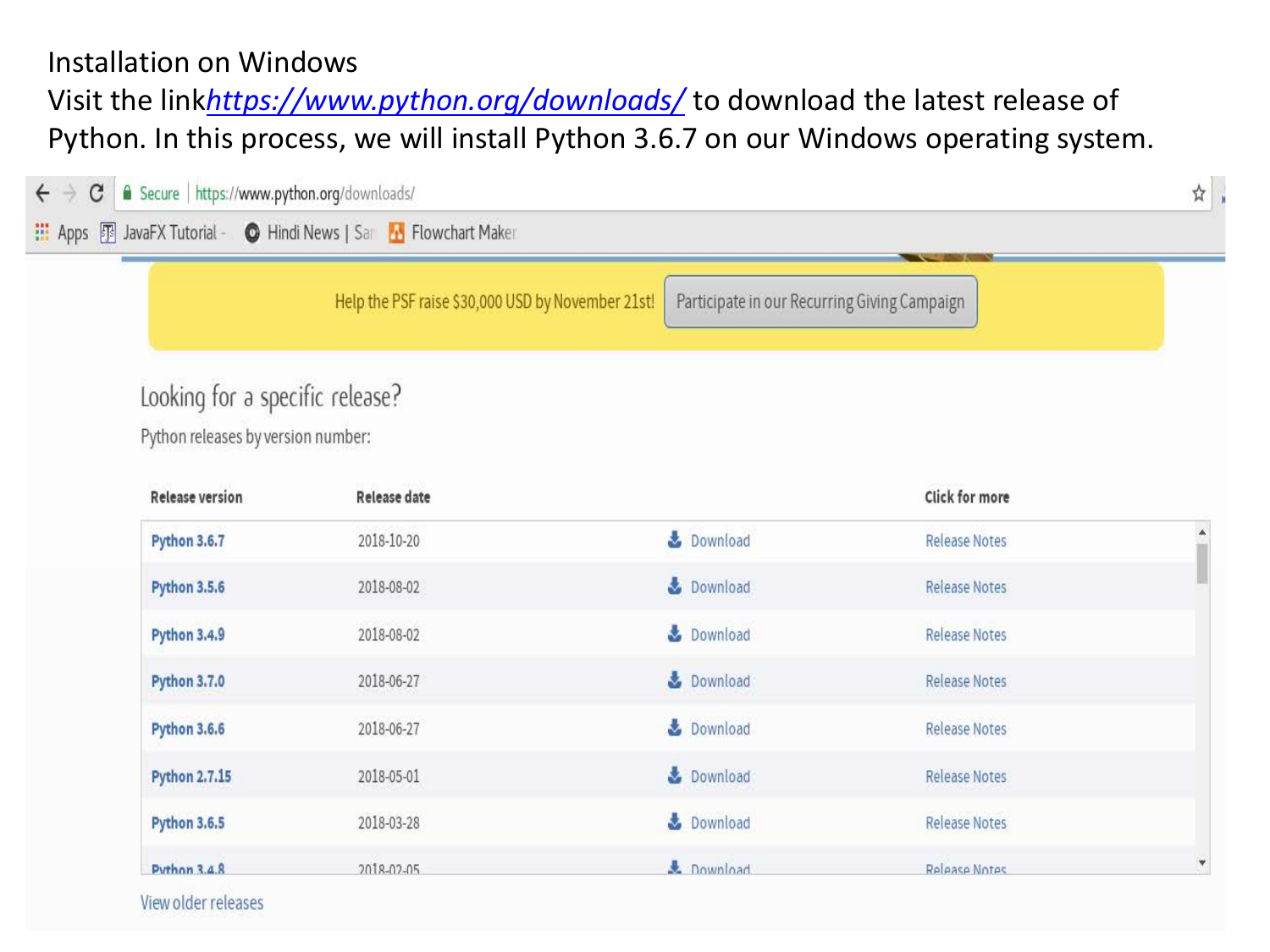Double-click the executable file, which is downloaded; the following window will open. Select Customize installation and proceed.

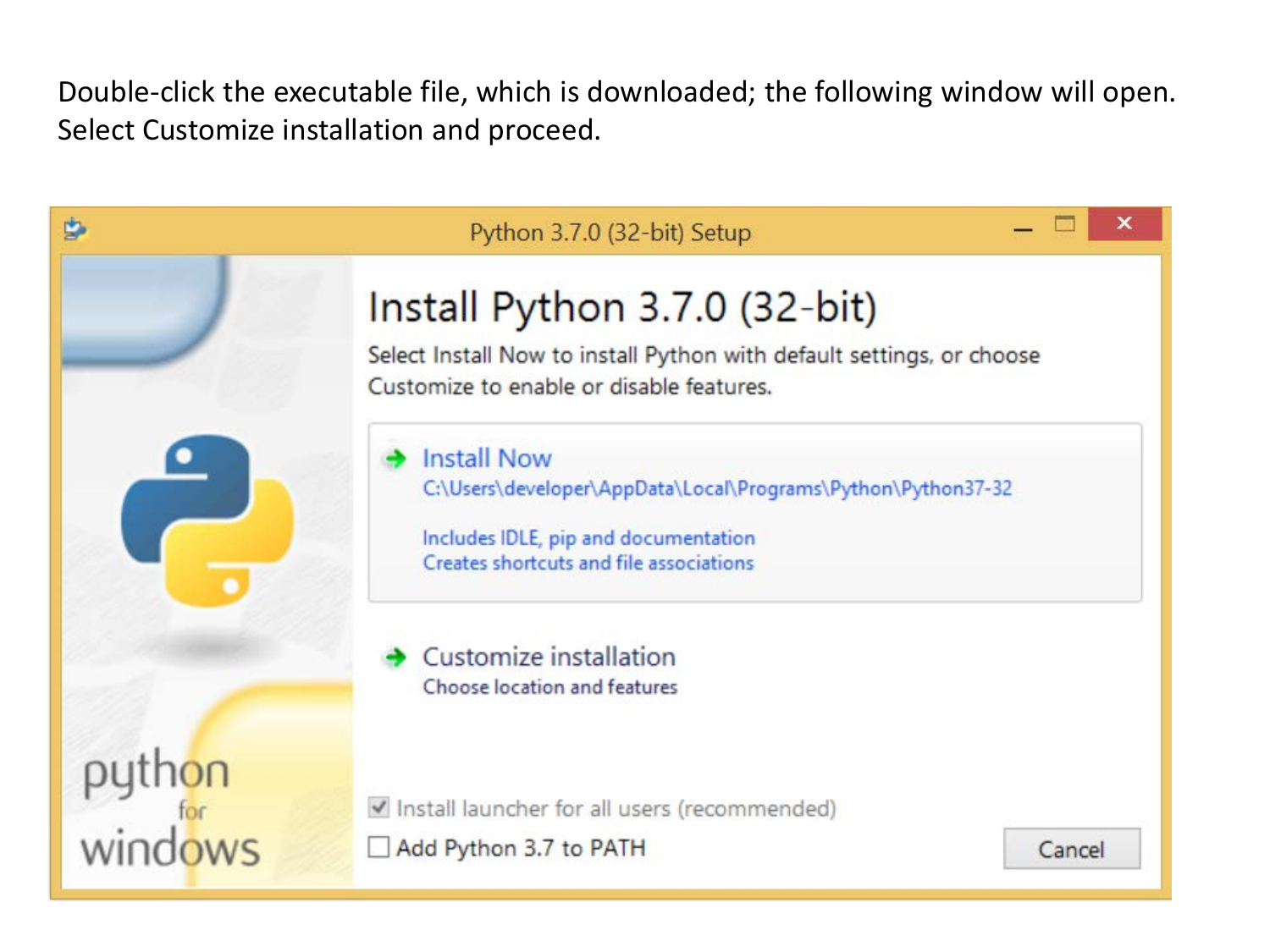The following window shows all the optional features. All the features need to be installed and are checked by default; we need to click next to continue.

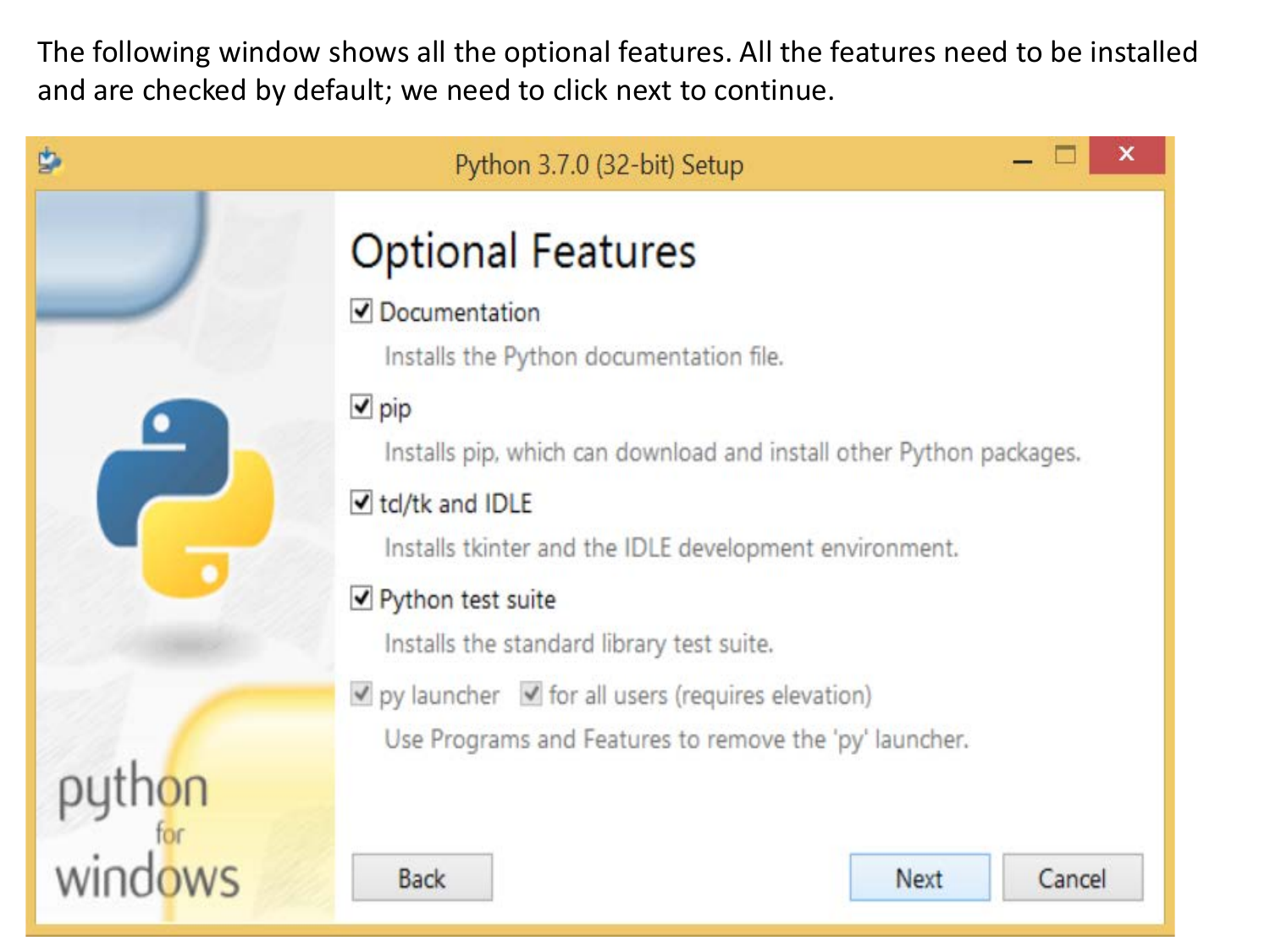The following window shows a list of advanced options. Check all the options which you want to install and click next. Here, we must notice that the first check-box (install for all users) must be checked.

| \$<br>Python 3.7.0 (32-bit) Setup                                                                                                                                                                                                                                                                                    |                         | × |
|----------------------------------------------------------------------------------------------------------------------------------------------------------------------------------------------------------------------------------------------------------------------------------------------------------------------|-------------------------|---|
| <b>Advanced Options</b><br>Install for all users<br>Associate files with Python (requires the py launcher)<br>Create shortcuts for installed applications<br>Add Python to environment variables<br>Precompile standard library<br>Download debugging symbols<br>Download debug binaries (requires VS 2015 or later) |                         |   |
| Customize install location                                                                                                                                                                                                                                                                                           |                         |   |
| C:\Program Files (x86)\Python37-32<br><b>M</b> Install<br><b>Back</b>                                                                                                                                                                                                                                                | <b>Browse</b><br>Cancel |   |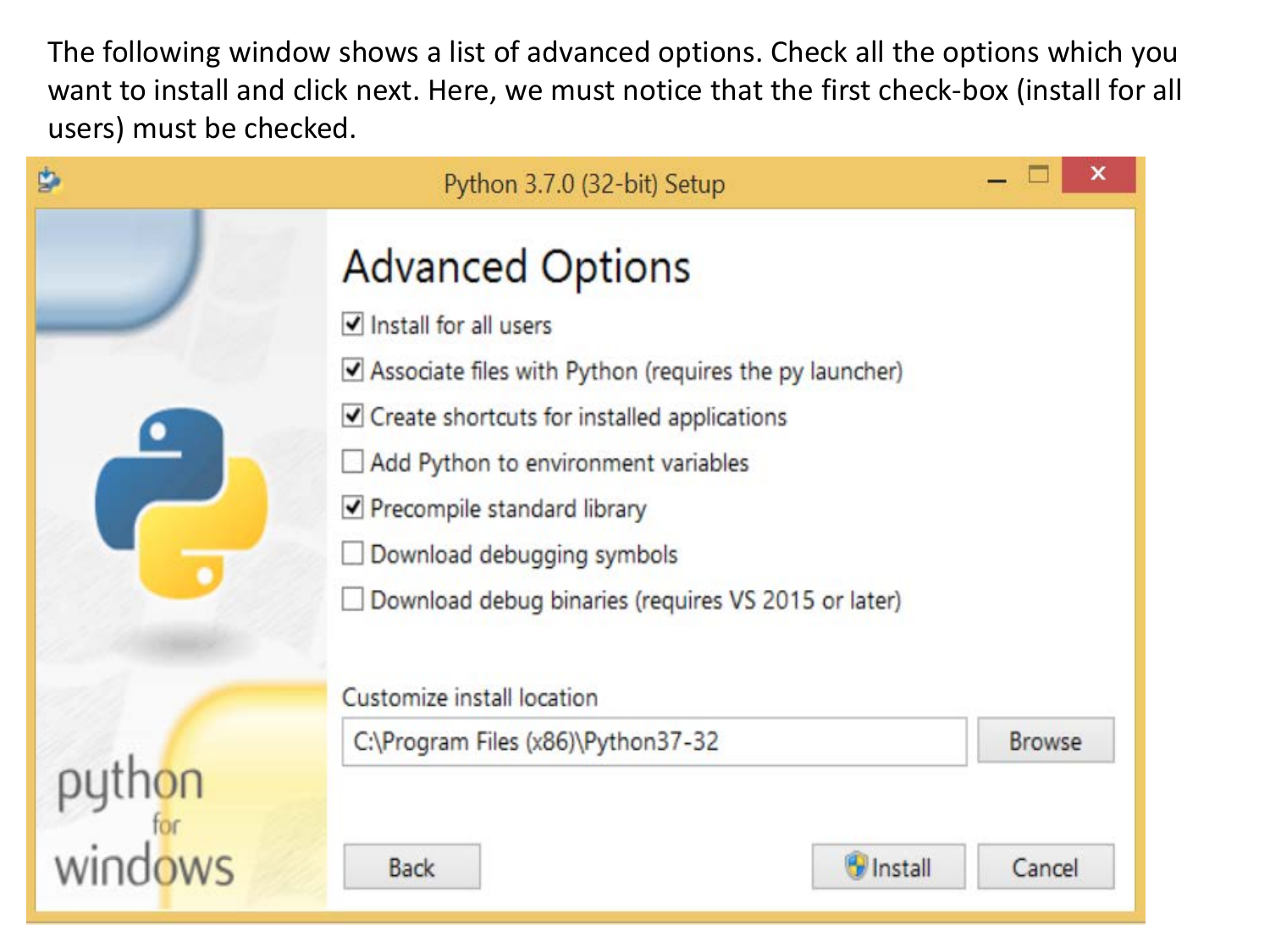Now, we are ready to install python-3.6.7. Let's install it.

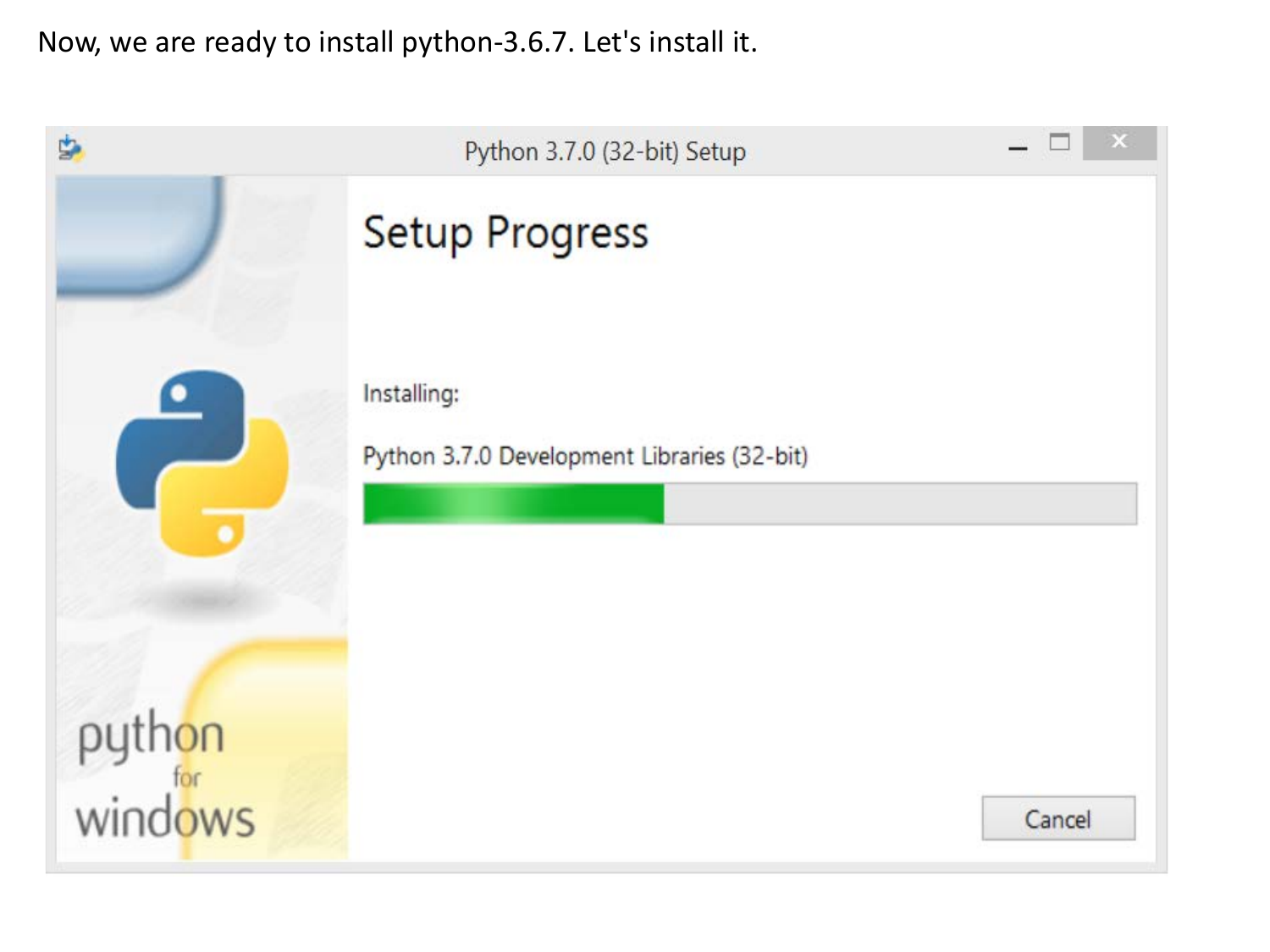Now, try to run python on the command prompt. Type the command **python** in case of python2 or python3 in case of **python3**. It will show an error as given in the below image. It is because we haven't set the path.

| <b>B</b>                                                                                       | C:\Windows\system32\cmd.exe                                    |  | × |
|------------------------------------------------------------------------------------------------|----------------------------------------------------------------|--|---|
| Microsoft Windows [Uersion 6.3.9600]<br>$(c)$ 2013 Microsoft Corporation. All rights reserved. |                                                                |  |   |
| C:\Users\developer>python<br>operable program or batch file.                                   | 'python' is not recognized as an internal or external command, |  |   |
| C:\Users\developer>                                                                            |                                                                |  |   |
|                                                                                                |                                                                |  |   |
|                                                                                                |                                                                |  |   |
|                                                                                                |                                                                |  |   |
|                                                                                                |                                                                |  |   |
|                                                                                                |                                                                |  |   |
|                                                                                                |                                                                |  |   |
|                                                                                                |                                                                |  |   |
|                                                                                                |                                                                |  |   |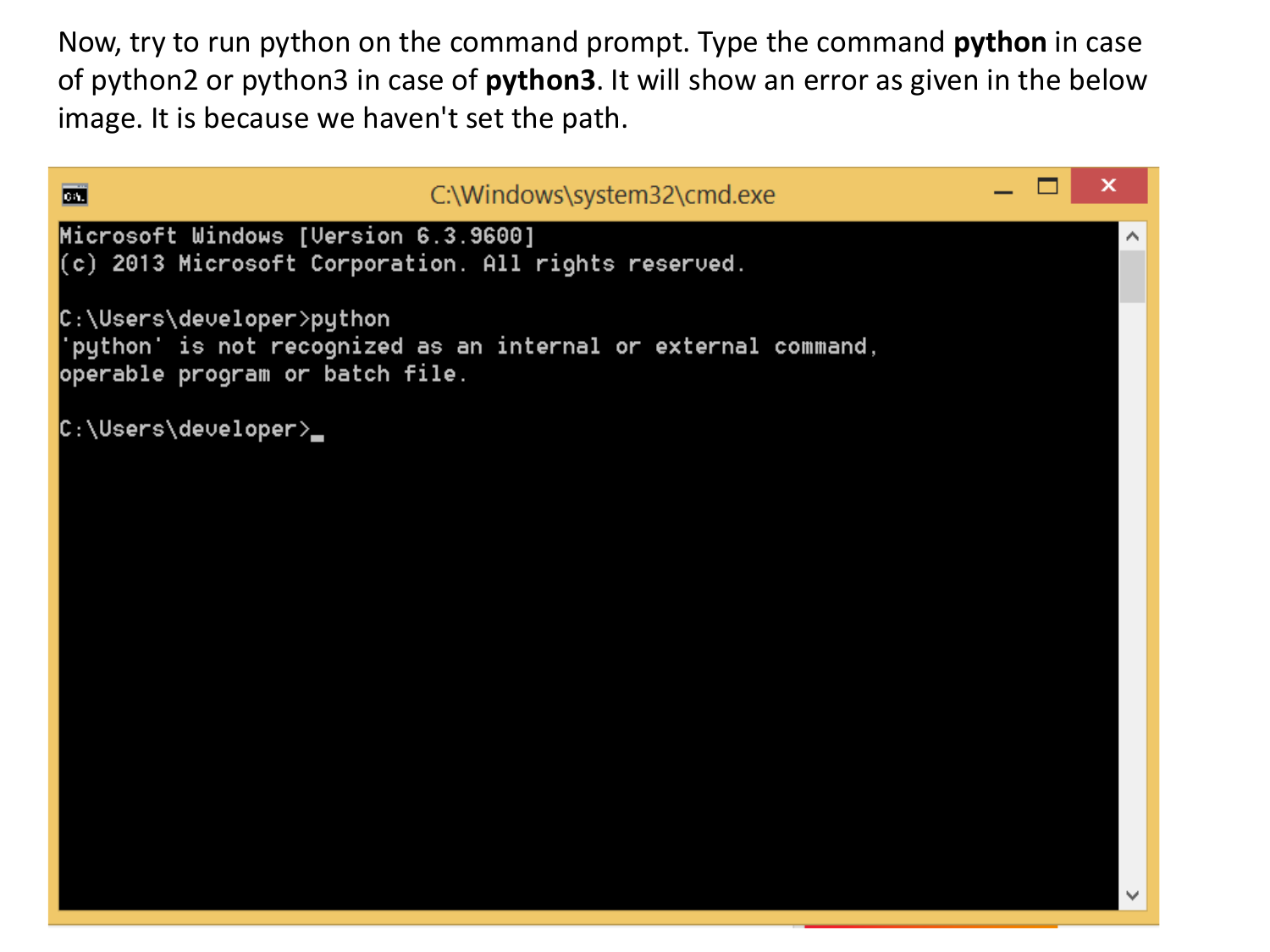To set the path of python, we need to the right click on "my computer" and go to Properties  $\rightarrow$  Advanced  $\rightarrow$  Environment Variables.

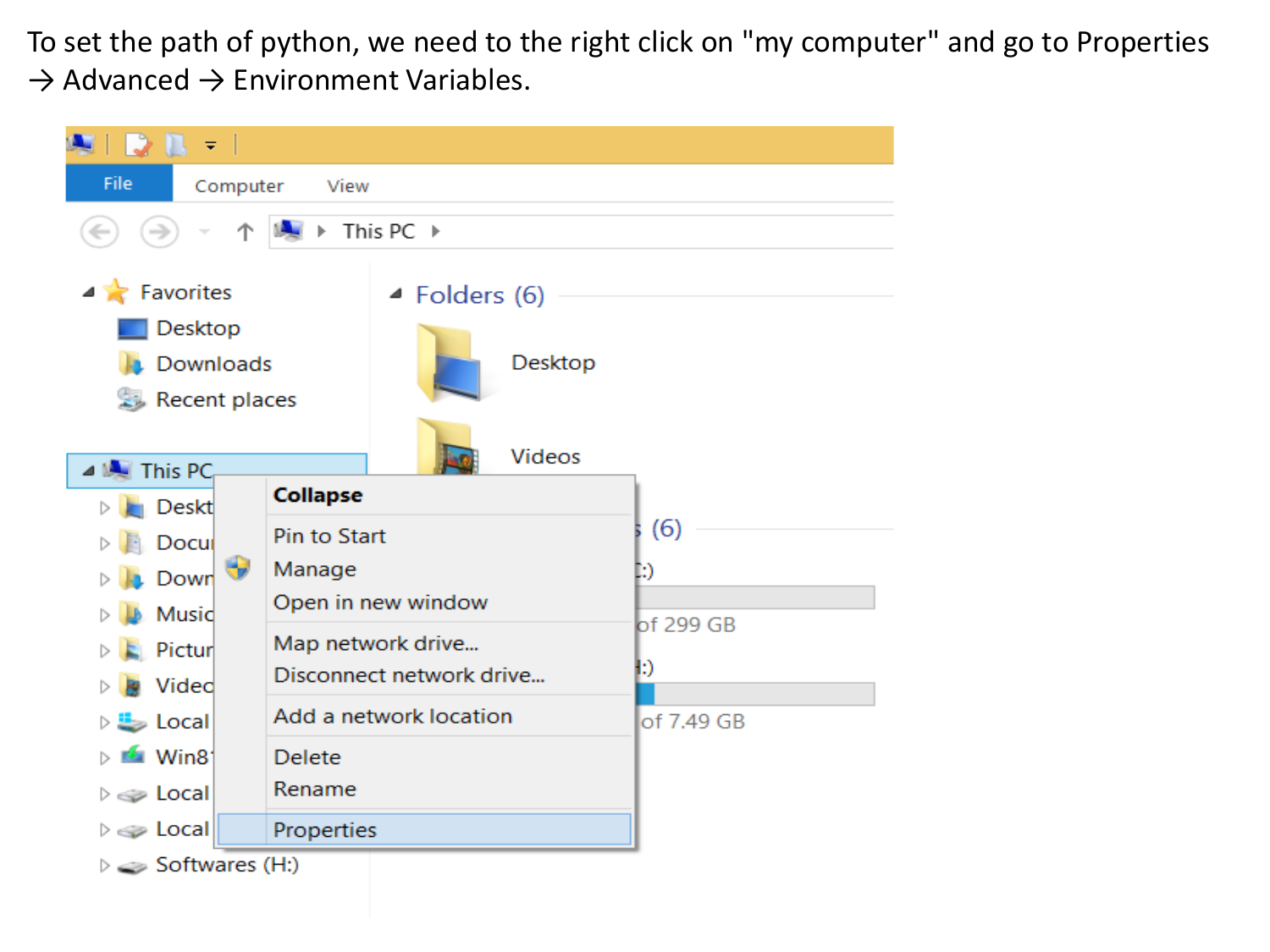|                                                                                         |          | <b>System Properties</b> |        |        |                              | x |
|-----------------------------------------------------------------------------------------|----------|--------------------------|--------|--------|------------------------------|---|
| Computer Name<br>Hardware                                                               | Advanced | System Protection        |        | Remote |                              |   |
| You must be logged on as an Administrator to make most of these changes.<br>Performance |          |                          |        |        |                              |   |
| Visual effects, processor scheduling, memory usage, and virtual memory                  |          |                          |        |        |                              |   |
|                                                                                         |          |                          |        |        | Settings                     |   |
| <b>User Profiles</b>                                                                    |          |                          |        |        |                              |   |
| Desktop settings related to your sign-in                                                |          |                          |        |        |                              |   |
|                                                                                         |          |                          |        |        | Settings                     |   |
| Startup and Recovery                                                                    |          |                          |        |        |                              |   |
| System startup, system failure, and debugging information                               |          |                          |        |        |                              |   |
|                                                                                         |          |                          |        |        | Settings                     |   |
|                                                                                         |          |                          |        |        | <b>Environment Variables</b> |   |
|                                                                                         |          | <b>OK</b>                | Cancel |        | Apply                        |   |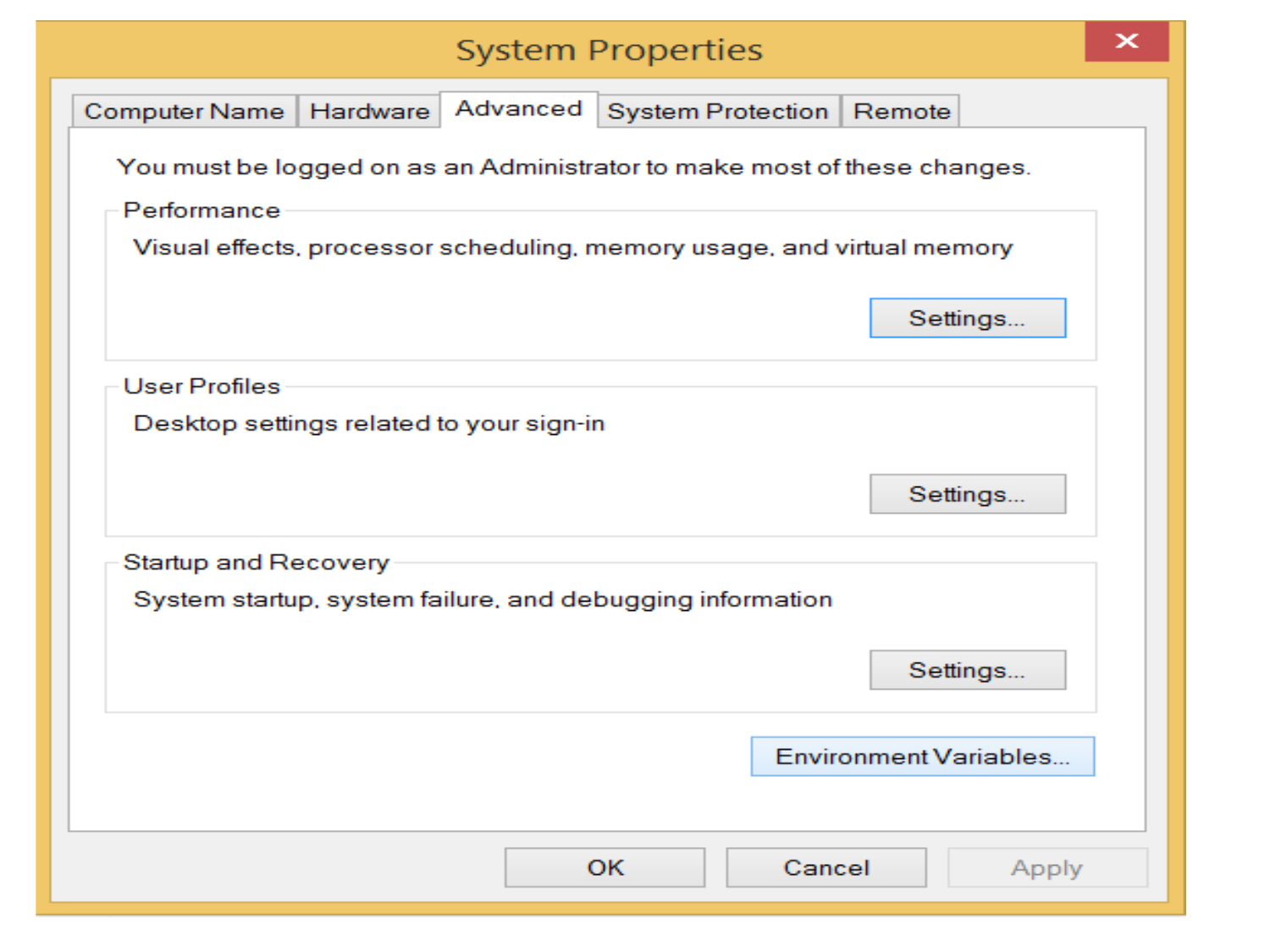Add the new path variable in the user variable section.

|                              | <b>Environment Variables</b> |                                      |         |
|------------------------------|------------------------------|--------------------------------------|---------|
| User variables for developer |                              |                                      |         |
| Variable                     | Value                        |                                      |         |
| <b>PATH</b>                  |                              | C:\Program Files\Java\jdk-10.0.2\bin |         |
| <b>TEMP</b>                  |                              | %USERPROFILE%\AppData\Local\Temp     |         |
| <b>TMP</b>                   |                              | %USERPROFILE%\AppData\Local\Temp     |         |
|                              |                              |                                      |         |
|                              | New                          | Fdit                                 | Delete. |
|                              |                              |                                      |         |
| System variables<br>Variable | Value                        |                                      | والشمو  |
| ComSpec                      |                              | C:\Windows\system32\cmd.exe          |         |
| FP NO HOST C                 | NO                           |                                      |         |
| NUMBER OF PR                 | 4                            |                                      |         |
| OS                           | Windows_NT                   |                                      | المسالة |
|                              |                              |                                      |         |
|                              | News                         | Fdit                                 | Delete. |
|                              |                              |                                      |         |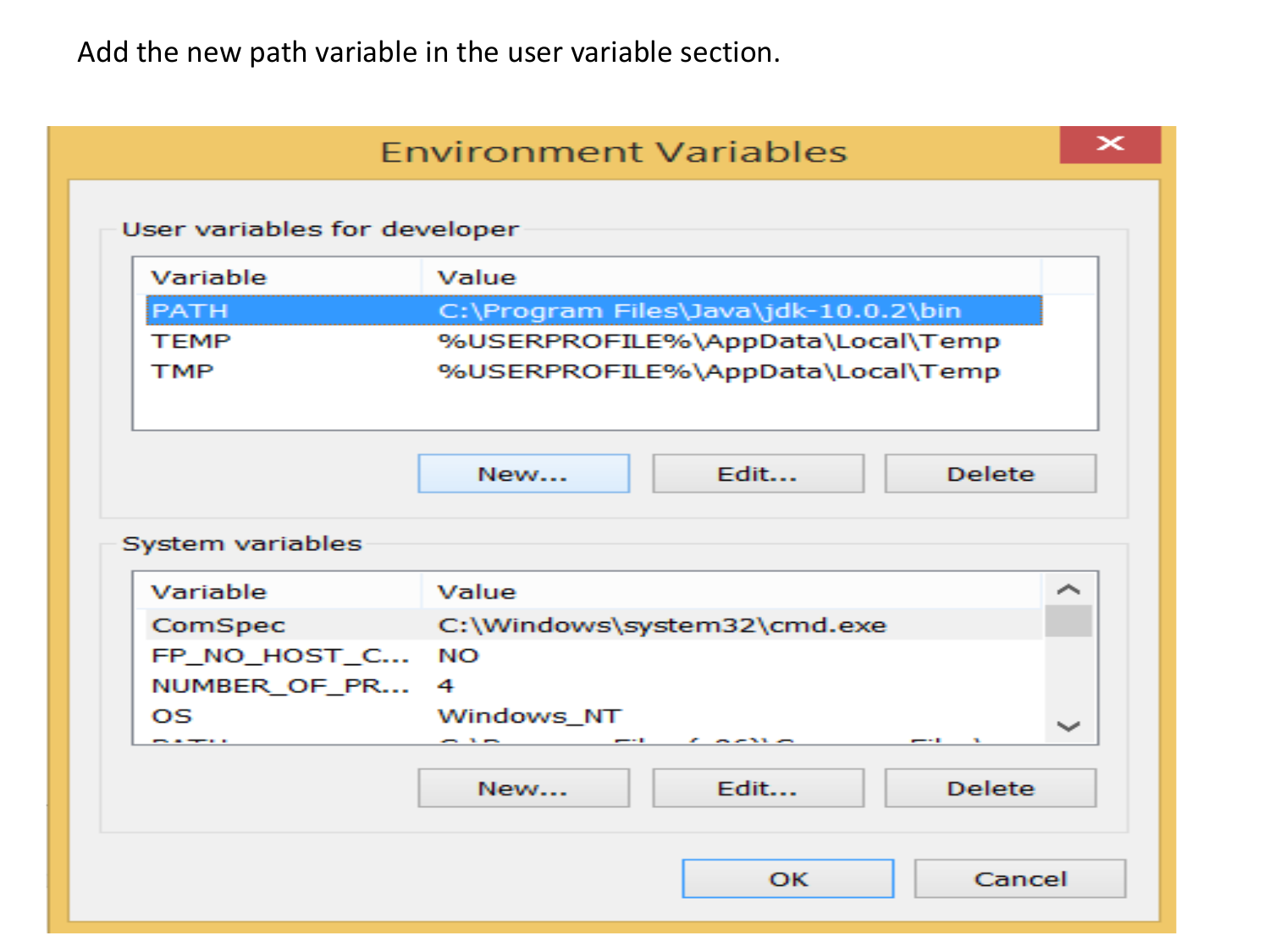Type **PATH** as the variable name and set the path to the installation directory of the python shown in the below image.

|                            | <b>Environment Variables</b>       |
|----------------------------|------------------------------------|
|                            | ×<br><b>New User Variable</b>      |
|                            |                                    |
| Variable name:             | <b>PATH</b>                        |
| Variable value:            | C:\Program Files (x86)\Python37-32 |
|                            | Cancel<br>ΟК                       |
|                            |                                    |
| System variables           | ∼                                  |
| Variable                   | Value                              |
| ComSpec<br>FP_NO_HOST_C NO | C:\Windows\system32\cmd.exe        |
| NUMBER OF PR               | 4                                  |
| <b>OS</b><br>.             | Windows NT                         |
|                            | Edit<br><b>Delete</b><br>New       |